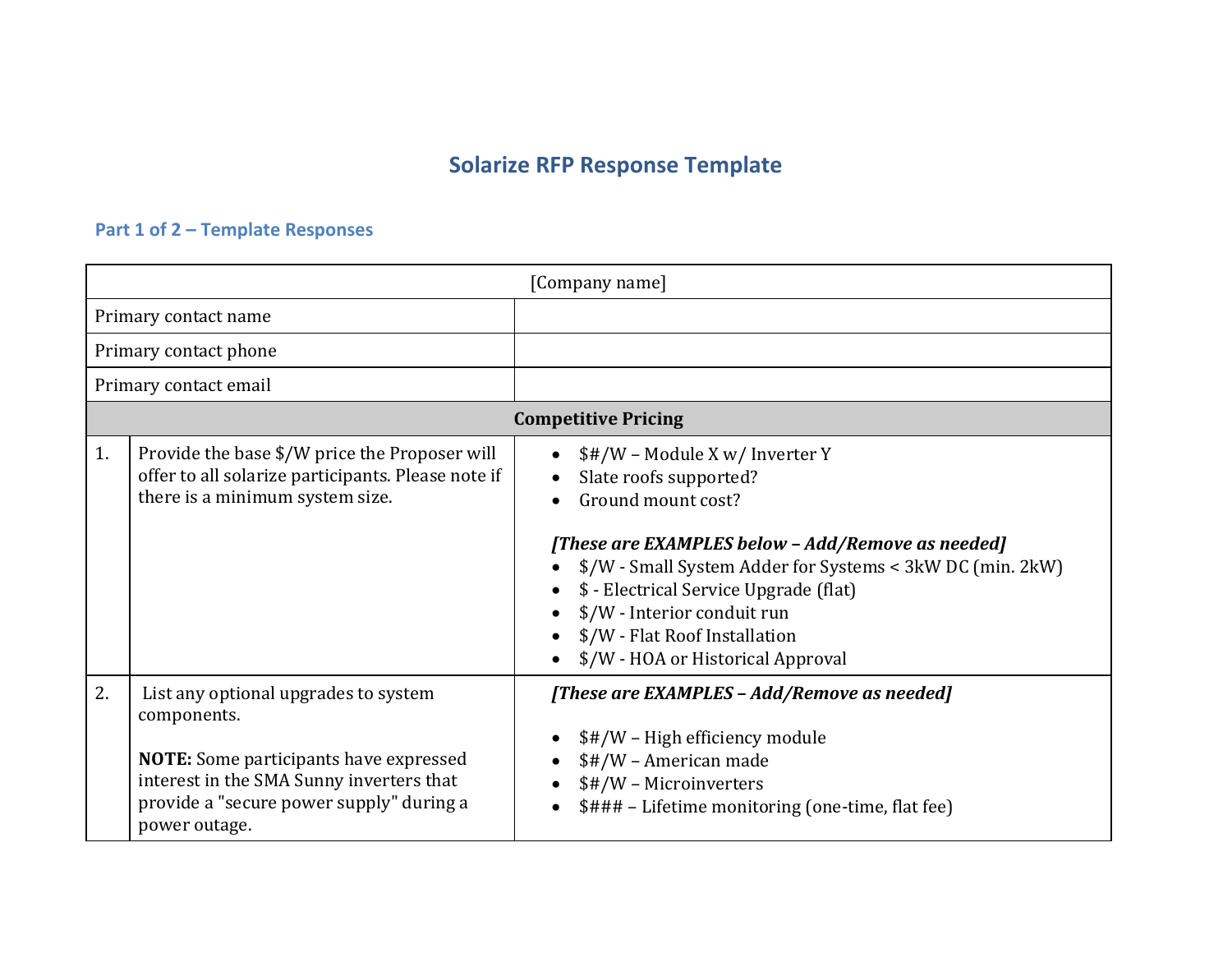| 3. | Will you offer battery backup? If so, please<br>quantify Proposer's experience with batteries<br>(number of commercial and/or residential PV<br>+ storage installations).                                         | [YES/NO]<br>Experience with PV-based battery systems                                             |
|----|-------------------------------------------------------------------------------------------------------------------------------------------------------------------------------------------------------------------|--------------------------------------------------------------------------------------------------|
| 4. | Will you offer loan financing to participants?                                                                                                                                                                    | [YES/NO]<br>Specify loan products and applicable terms                                           |
| 5. | Will you offer a Power Purchase Agreement<br>or lease to participants?                                                                                                                                            | [YES/NO]<br>Specify starting \$/kWh price, percentage escalator, length of the<br>contract, etc. |
| 6. | Will you process all incentives on behalf of<br>the participant?                                                                                                                                                  | [YES/NO]                                                                                         |
| 7. | Will you register the participants systems<br>with appropriate entities (public service<br>commissions, PJM GATS, etc.)? Who will take<br>ownership of system SRECs?                                              | [YES/NO]<br>Who will own SRECs?                                                                  |
| 8. | Will there be any additional charges for<br>securing historic permits, HOA approvals, or<br>other permits or approvals that go above and<br>beyond normal permitting requirements?                                | [YES/NO]<br>Explain [optional]                                                                   |
|    | <b>NOTE:</b> We recognize historic permitting<br>incurs additional cost and want to ensure<br>your costs are covered. If additional charges<br>are required be sure they are listed in the<br>added cost section. |                                                                                                  |
| 9. | Will Proposer be able to remove and reinstall<br>the original PV installation should a<br>participant require roof repairs or<br>replacement at a later date independent of                                       | [YES/NO]<br>Cost                                                                                 |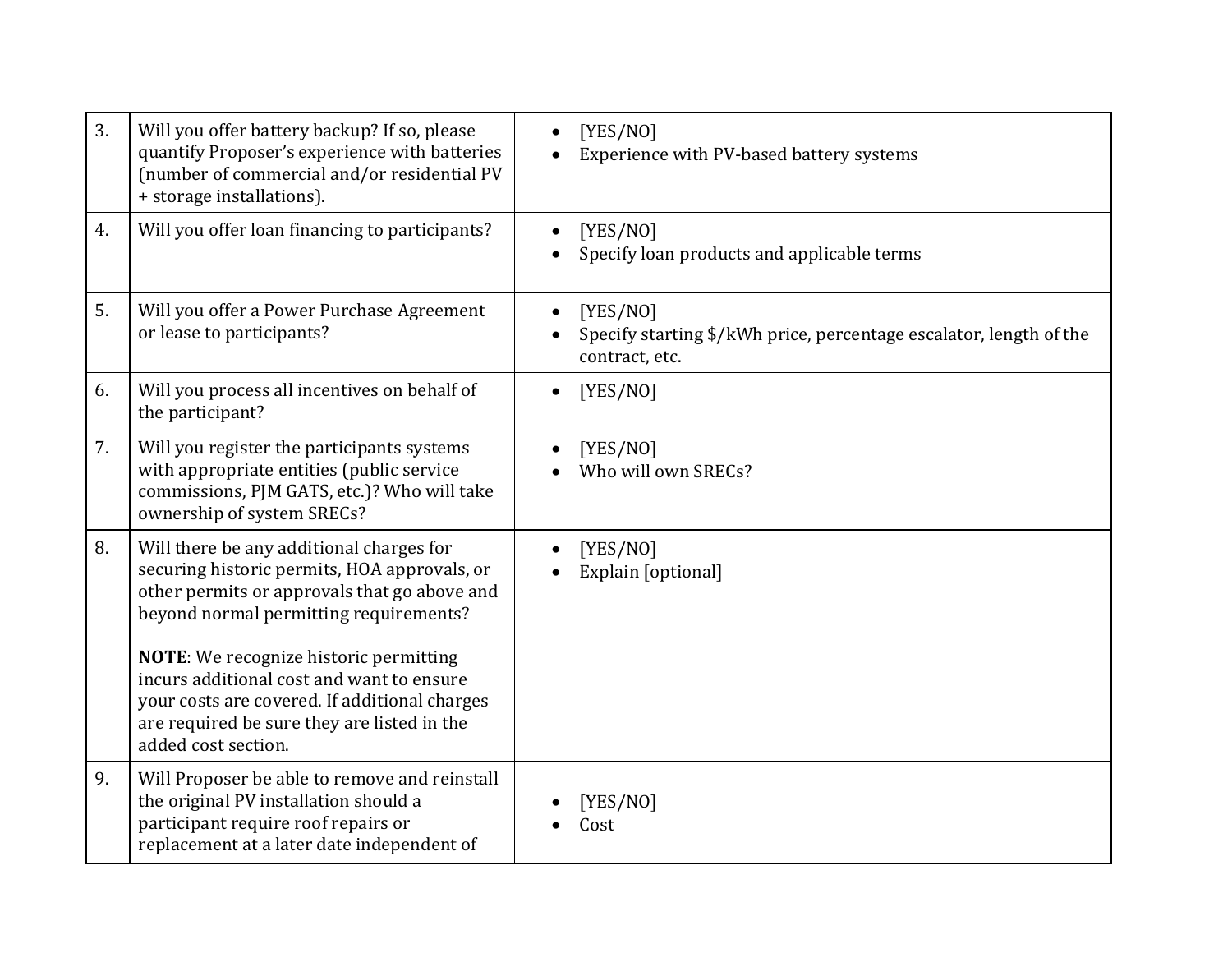|     | Proposer's PV installation? If so, please<br>specify at what cost to the participant.                                                                                                                                                                                                                                                                                                                                                                |                                                                                                                                                                                                                                |  |
|-----|------------------------------------------------------------------------------------------------------------------------------------------------------------------------------------------------------------------------------------------------------------------------------------------------------------------------------------------------------------------------------------------------------------------------------------------------------|--------------------------------------------------------------------------------------------------------------------------------------------------------------------------------------------------------------------------------|--|
| 10. | What are your standard milestone payments<br>for a signed contract?<br><b>NOTE:</b> The Selection Committee will look<br>favorably on milestone payments that include<br>a final payment after receipt of permission to<br>operate from the utility.                                                                                                                                                                                                 | [These are EXAMPLES - Add/Remove as needed]<br>25% at contract signing<br>50% at equipment order<br>15% at final inspection<br>10% at final interconnection (permission to operate)                                            |  |
|     | <b>System Quality &amp; Sourcing</b>                                                                                                                                                                                                                                                                                                                                                                                                                 |                                                                                                                                                                                                                                |  |
| 11. | List all model names/numbers of equipment<br>and components Proposer intends to install<br>including panels, roof attachments, type of<br>racking system, and type of inverters. If you<br>offer multiple options for panels (i.e.<br>American-made vs. not American-made),<br>inverters (i.e., central inverters vs. micro-<br>inverters) or roof attachments/racking,<br>please specify components and attachment<br>methods used for each option. | [These are EXAMPLES - Add/Remove as needed]<br>American Made Module X, Model #, Details, Made in USA<br>High Efficiency Module Y, Model #, Details, Made in China<br>Inverter Z, Model #, Details<br>Racking System Q, Details |  |
| 12. | Will installed systems include monitoring and<br>at what level (system wide or panel level)?<br>How much will monitoring cost?<br>NOTE: If monitoring charges are not included<br>in the base pricing, be sure they are listed in<br>the added cost section.                                                                                                                                                                                         | [YES/NO]<br>Cost                                                                                                                                                                                                               |  |
| 13. | Do you have a long-standing relationship with<br>any included equipment manufacturers or                                                                                                                                                                                                                                                                                                                                                             | [YES/NO]<br>Details                                                                                                                                                                                                            |  |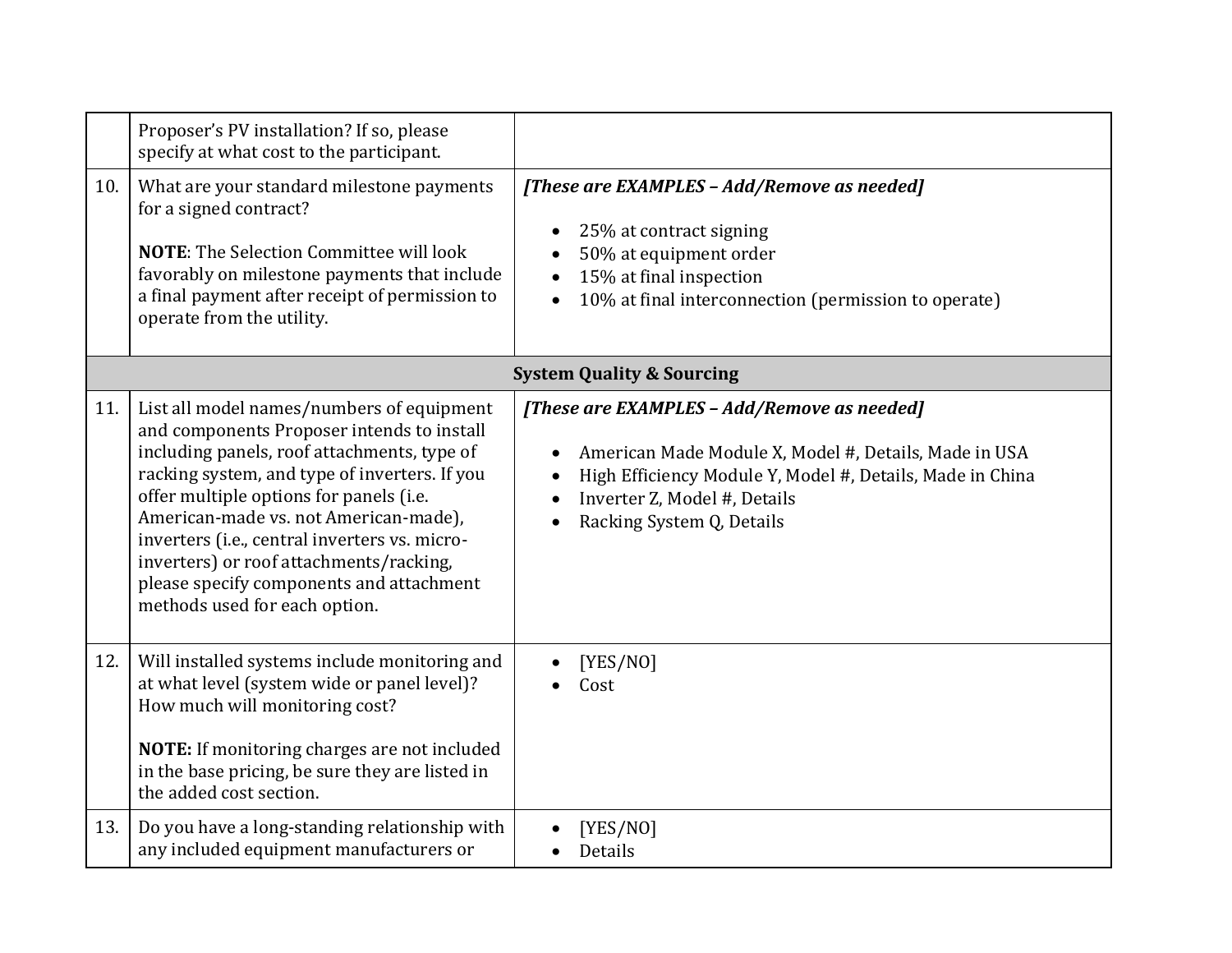|     | distributors?                                                                                                                                                                                                                                                                                                    |                                                                                                                                                                                                                                                                                                                                                                                                                       |  |  |
|-----|------------------------------------------------------------------------------------------------------------------------------------------------------------------------------------------------------------------------------------------------------------------------------------------------------------------|-----------------------------------------------------------------------------------------------------------------------------------------------------------------------------------------------------------------------------------------------------------------------------------------------------------------------------------------------------------------------------------------------------------------------|--|--|
|     | <b>Proposer Experience &amp; Qualifications</b>                                                                                                                                                                                                                                                                  |                                                                                                                                                                                                                                                                                                                                                                                                                       |  |  |
| 14. | Provide three (3) customer references from<br>customers who worked with Proposer during<br>the installation phase.                                                                                                                                                                                               |                                                                                                                                                                                                                                                                                                                                                                                                                       |  |  |
| 15. | Do you offer roofing services in house? If so,<br>are they sub-contracted? How long have you<br>offered roofing services? If you partner with<br>roofing companies, please provide roofing<br>company's information and experience with<br>roof repair/replacement in conjunction with<br>solar PV installation. | In-house roofing services? - [YES/NO]<br>o Sub-contracted? - [YES/NO]<br>Roofing Partner - [YES/NO]<br>o Details<br>Experience<br>$\circ$                                                                                                                                                                                                                                                                             |  |  |
| 16. | Please describe the company's key personnel<br>and certifications. Also describe your staffing<br>plan and provide staff names for key roles.<br><b>NOTE:</b> Our goal is to understand how your<br>organization will staff and coordinate an<br>additional 40-100 leads in a short time frame.                  | Key company personnel<br>Key certifications and who holds them (NABCEP, RISE,<br>Professional Engineer (PE), Master Electrician's License)<br>Staffing Plan & contact info for each staff member:<br>a) Customer communication<br>CPN communication (weekly calls and spreadsheet updates)<br>b)<br>Site visit scheduling<br>$\mathcal{C}$<br>Site visits<br>d<br>Installation<br>$\epsilon$ )<br>Administrative work |  |  |
| 17. | Please provide company information &<br>experience.<br><b>NOTE:</b> Please provide answers to ALL the<br>bulleted points.                                                                                                                                                                                        | Number of years in business?<br>Number of years installing PV systems?<br>Are you a member of MDV-SEIA or other professional<br>organizations?<br>Amount of general liability insurance?<br>Amount of worker's compensation insurance?<br>State and local licensing numbers<br>Total number of installs completed in the last two years                                                                               |  |  |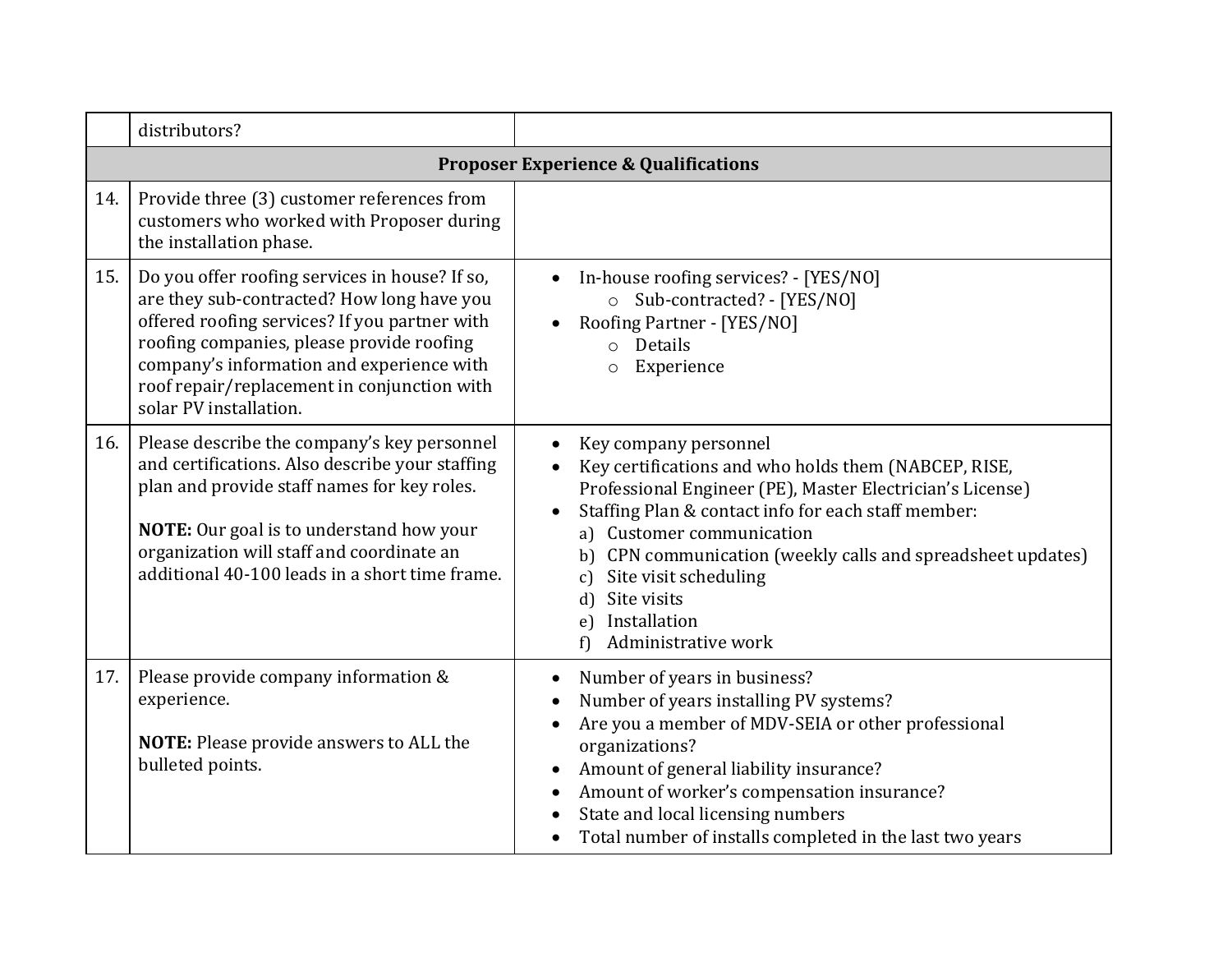|                                        |                                                                                                                                                                                                                                                                                       | Number of installs in the jurisdictions applicable for this group<br>Additional information on the company's experience, standing<br>and stability                                                             |
|----------------------------------------|---------------------------------------------------------------------------------------------------------------------------------------------------------------------------------------------------------------------------------------------------------------------------------------|----------------------------------------------------------------------------------------------------------------------------------------------------------------------------------------------------------------|
| <b>System Warranty</b>                 |                                                                                                                                                                                                                                                                                       |                                                                                                                                                                                                                |
| 18.                                    | Describe production and product warranties<br>provided for system modules.                                                                                                                                                                                                            | [These are EXAMPLES - Add/Remove as needed]<br>Module model X<br>Product warranty = 10 years on all defects<br>$\circ$<br>Production warranty = 25 year linear warranty to 80% of<br>$\circ$<br>rated capacity |
| 19.                                    | Describe warranty provided for inverters and<br>options for extending the warranty.                                                                                                                                                                                                   | [These are EXAMPLES - Add/Remove as needed]<br>Inverter Y<br>Product warranty = 10 years<br>Extendable to 20 years<br>$\circ$                                                                                  |
| 20.                                    | Describe warranty provided for Proposer's<br>labor and workmanship.                                                                                                                                                                                                                   | [These are EXAMPLES - Add/Remove as needed]<br>Installation warranty = 10 years on all workmanship including all<br>roof penetrations<br>o Extendable to 20 years (see pricing sheet)                          |
| <b>Social &amp; Community Benefits</b> |                                                                                                                                                                                                                                                                                       |                                                                                                                                                                                                                |
| 21.                                    | Provide location of Proposer's nearest<br>regional office.                                                                                                                                                                                                                            |                                                                                                                                                                                                                |
| 22.                                    | Do you make any efforts to offer employment<br>opportunities to residents from unemployed<br>or underemployed communities, including<br>qualified individuals with criminal records? If<br>so, please specify and indicate what policies<br>you have in place to ensure hiring on the |                                                                                                                                                                                                                |